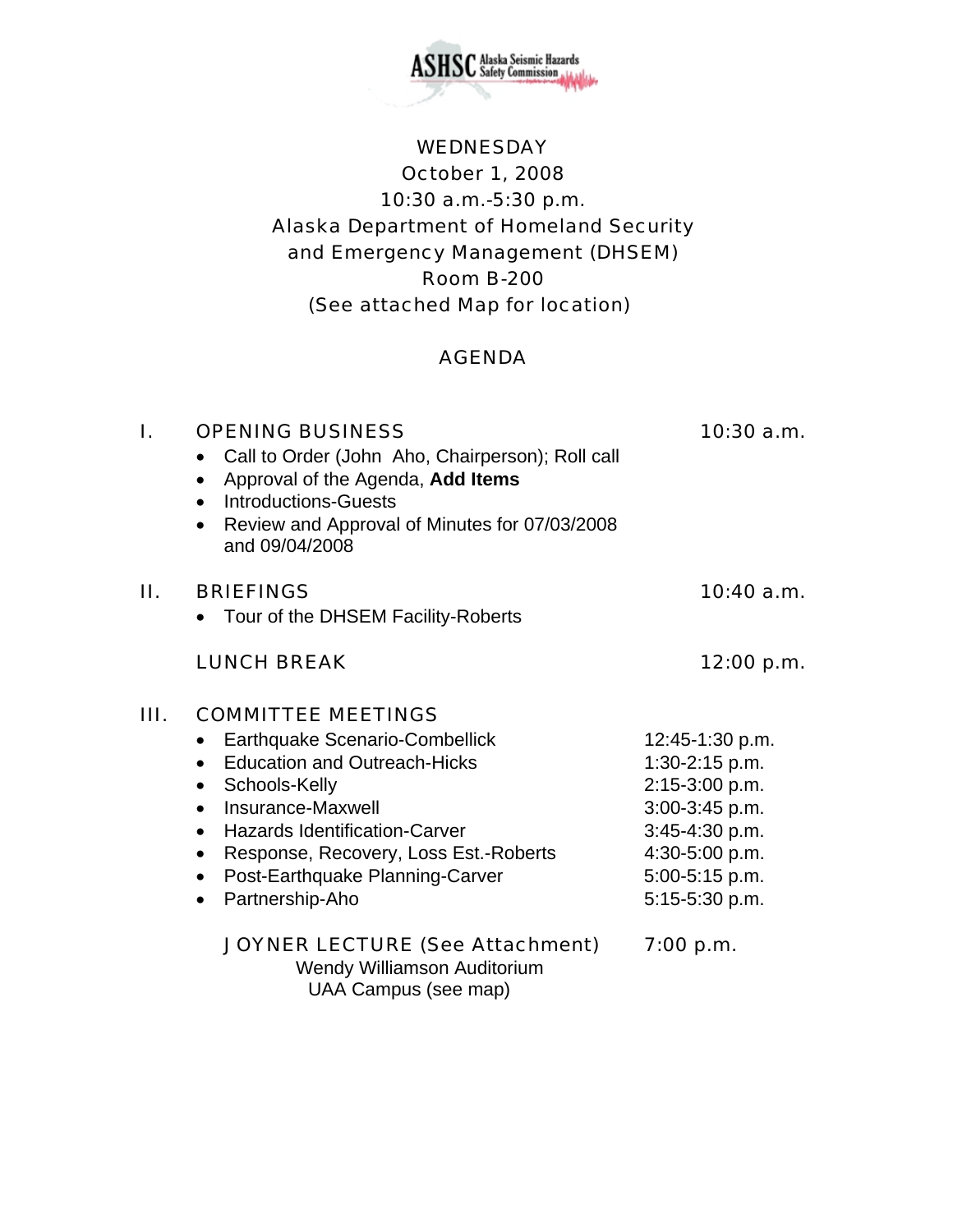

#### **THURSDAY**

# October 2, 2008 8:30 a.m.-4:30 p.m. Alaska Department of Homeland Security and Emergency Management (DHSEM) Room B-200 (See attached Map for location)

### AGENDA

II. OPENING BUSINESS 8:30 a.m.

# • Call to Order (John Aho, Chairperson); Roll call • Approval of the Agenda, **Add Items** • Introductions-Guests II. BREIFINGS (Continued) 8:40 a.m. • Recent Seismic Activity-Hansen 8:40 a.m. • Health of Alaska Networks-Hansen 8:55 a.m. • ShakeMap Update-Hansen 9:10 a.m. • UAA Earthquake Engineering-Dr. Liu 9:10 a.m. • FEMA QuakeSmart Initiative-Roberts 9:40 a.m.

#### BREAK 9:50 a.m.

#### II. BRIEFINGS (Continued) • Newly Indentified Earthquake Faults In Alaska-Carver 10:00 a.m. • Seismic Recording Instruments-Hansen 10:45 a.m. • Fairbanks SERC/LEPCA Meeting-Roberts 11:30 a.m.

### III. OLD BUSINESS 12:30 p.m.

- Action Items
	- o See 09/04/2008 Action Item List
- At –Risk Schools Seismic Safety Retrofit, Update- Roberts
- Earthquake Insurance Model Review Assistance-Aho
- WSSPC Award Submittal-Kelly
- NIMS Online Training-Roberts, Aho
- Kodiak Meeting Proposal Closure-Roberts, Aho
- Education Commissioner Contact-Kelly
- Joyner Lecture Comments-All members

#### LUNCH 11:45 a.m.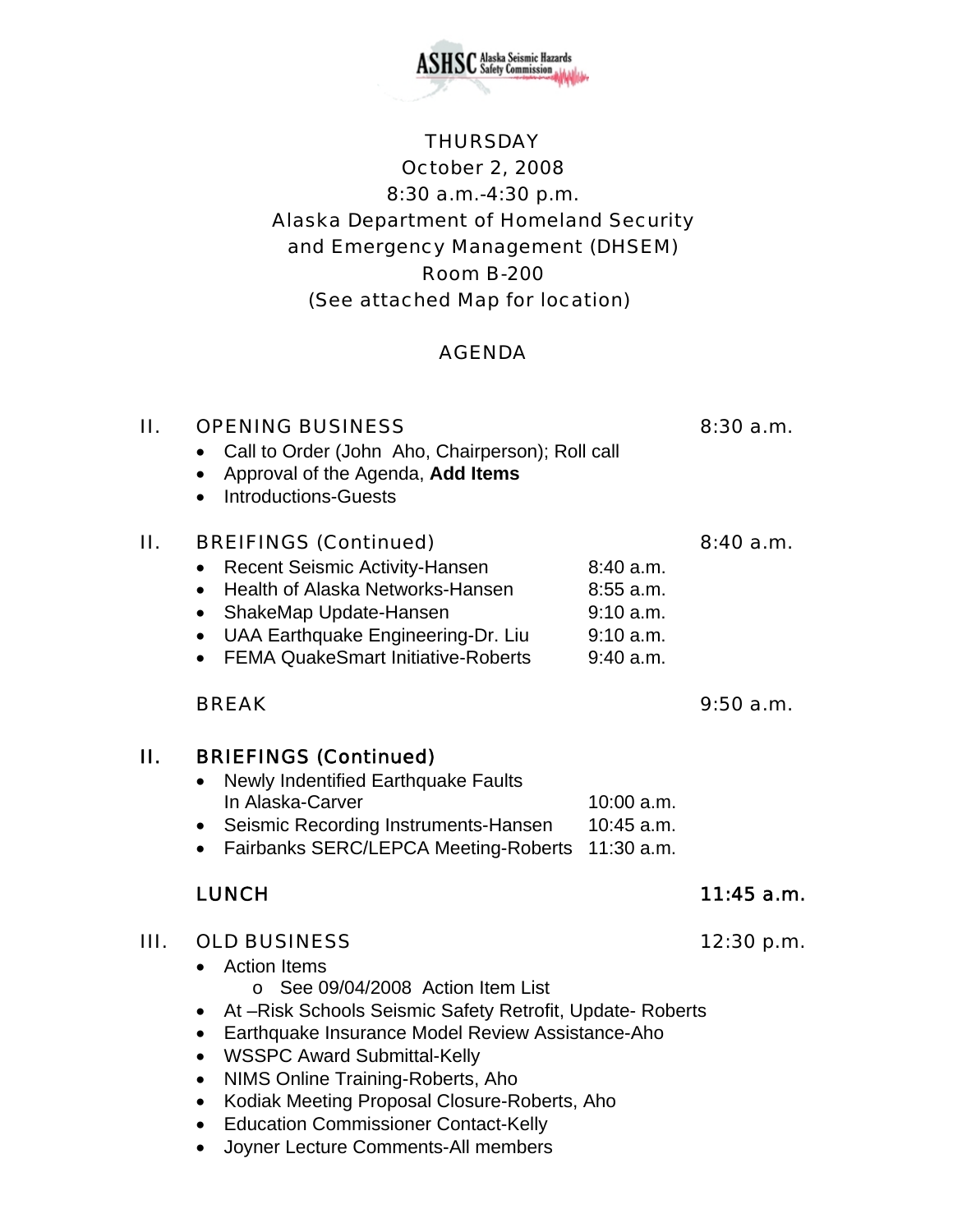

#### IV. MEETINGS OF INTEREST 1:15 p.m.

- Joyner Lecture, Anchorage, October 1, 2008
- Alaska Council of School Administrators Anchorage, AK October 2008
- Alaska Assoc. of Secondary Schools Anchorage, AK October 2008
- Annual GSA Meeting Houston, TX October 5-8, 2008
- Tsunami Mapping, Modeling Subcommittee, 9/9-9/11, 2008
- 14<sup>th</sup> World Conference on Earthquake Engineering Beijing October 12-17, 2008
- NTHMP Tsunami Meeting, WDC, 11/18-11/20, 2008
- ANSS Implementation Committee, November 14-15, 2008, Boston
- American Geophysical Union Meeting, 12/15-12/19, 2008 San Francisco
- Alaska Association of School Administrators, Anchorage, Date ?
- WSSPC Annual Meeting, Salt Lake City, UT, February 2009
- EERI Annual Meeting Salt Lake City, UT February 11-14, 2009
- SW Alaska Municipal Conference-January 2009
- 2014 National Earthquake Engineering Conference-Anchorage

#### V. CRITICAL DEADLINES 1:30 p.m.

### • FY09 Budget to Legislature Current

- FY09 Draft Report December, 2008
- FY09 Final Report to Legislature January, 2009

#### VI. NEW BUSINESS 1:45 p.m.

- Future Briefings
	- o Anchorage Port Expansion
	- o Emergency Operations Center Tour
	- o DHS&EM Tour
	- o Other Suggestions
- Next Face-to-Face Meeting
- Port of Anchorage Discussion-Aho, Cole

- VII. REPORTS 2:15 p.m.
	- Chairperson
		- o "Soil Liquefaction During Earthquakes"
		- o Commission Membership
	- Committee Reports

Committee Chairs should prepare an agenda for their 45 minute meeting. The opportunity for committees to meet face-to-face does not occur often so let's take efficient advantage of this time. Consider appropriate goals for the coming year.

### BREAK 2:00 p.m.